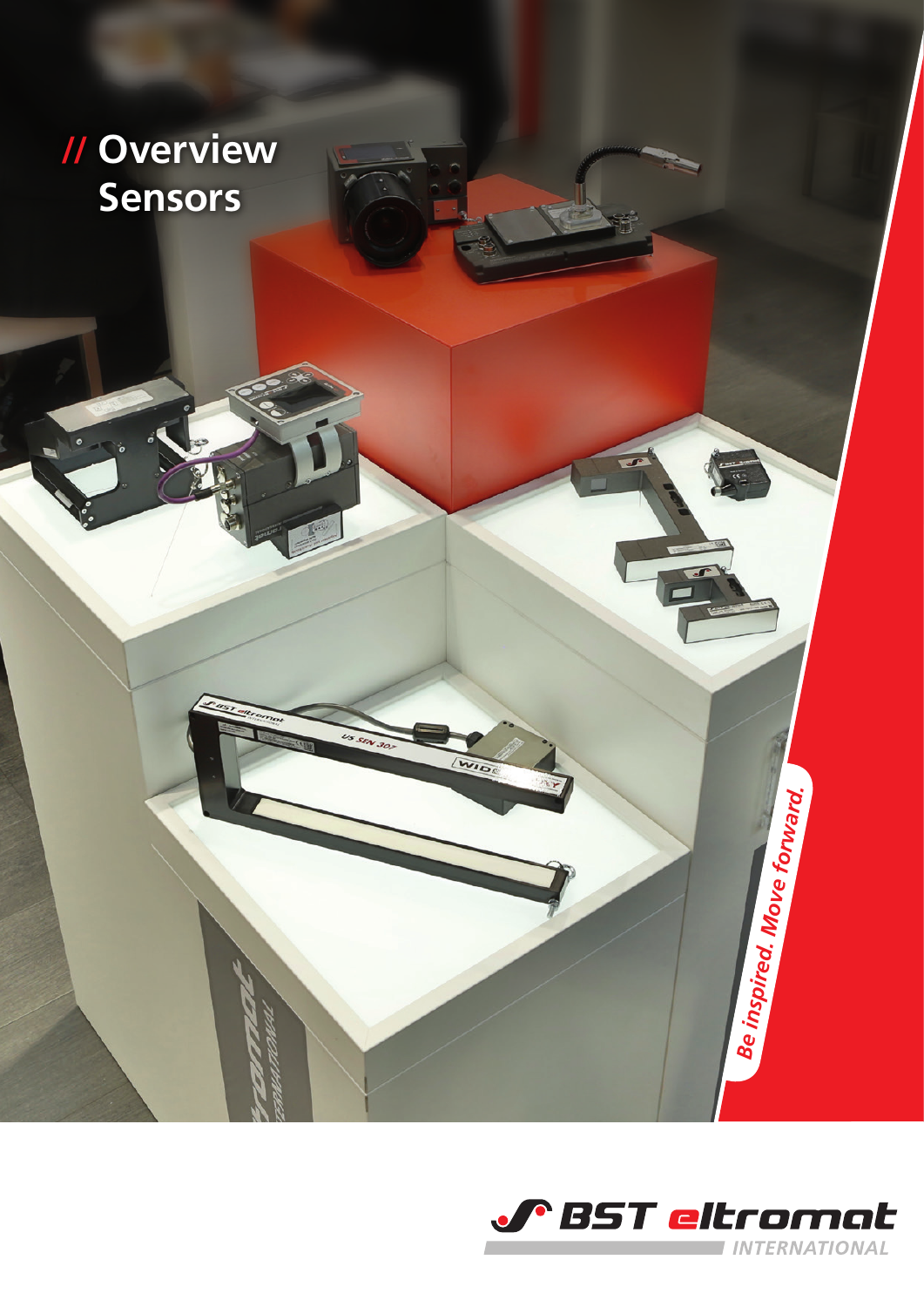# **SENSORS The right scanning system for each type of material**

# **Ultrasonic sensors (US)**

The scanning of the web edge is carried out contactless by ultrasonic waves.

## **Properties of BST eltromat ultrasonic sensors:**

- Insensitive to dirt and changes in the transparency of the material
- No changes to the measured values through flutter of the web in the sensor scanning area
- Compensation for any interference which may be caused by external sound sources or other environmental influences

## **Field of application:**

- Materials with dust or fluff-like deposits
- Films with a variable level of transparency
- Light-sensitive materials
- Large proportional measuring ranges (\* US SEN 3xx) allow the control without mechanical adjustment of the sensors – even with relatively large web width variations





## **Optical sensors (IR/RS)**

Non-contact scanning of the web edge is carried out by light.

#### **Properties of optical BST eltromat sensors:**

- optical sensing light (insensitive to external light sources)
- No influence on the measurements by flutter of the web within the light path
- Optional connection for air sweep protects the lens against contamination from paper, dust or other contaminants (IR 2011)
- Large proportional scanning band permits web center-line guiding even for relatively large web width variations (\*IR SEN 4xx, RS 150)

#### **Field of application:**

- Transparent and non-transparent materials
- Thick materials





*US 2010 IR 2011 US SEN 3xx & IR SEN 4xx RS 20–30*

|                | <b>Shape</b>          | <b>Measuring range</b><br>[mm]                                               | <b>Resolution</b> | Measuring<br>distance [mm] | Analog output | Digital output                         |
|----------------|-----------------------|------------------------------------------------------------------------------|-------------------|----------------------------|---------------|----------------------------------------|
| <b>US 2010</b> | Gap<br>40 mm, 70 mm   | 12                                                                           | typical 0,05 mm   |                            | $0 - 10 V$    | <b>BST eltromat CAN-Bus</b>            |
| <b>IR 2011</b> | Gap<br>40 mm, 70 mm   | analog: 16 mm<br>digital: 24 (IR 2011/40) typical 0,05 mm<br>20 (IR 2011/70) |                   |                            | $0 - 10 V$    | <b>BST eltromat CAN-Bus</b>            |
| US SEN 3xx     | Gap<br>38 mm, 101 mm  | $30 - 467$                                                                   | typical 0,05 mm   |                            |               | <b>BST eltromat CAN-Bus</b>            |
| IR SEN 4xx     | Gap<br>38 mm, 101 mm  | $30 - 284$                                                                   | typical 0,05 mm   |                            |               | <b>BST eltromat CAN-Bus</b>            |
| <b>RS 20</b>   | Sensor with reflector | 20                                                                           | 0,03 mm           | $25 + -5$                  | $0 - 20$ mA   |                                        |
| <b>RS 30</b>   | Sensor with reflector | 30                                                                           | 0,05 mm           | $100 + (-10)$              | $0 - 20$ mA   |                                        |
| <b>RS 150</b>  | Sensor with reflector | 150                                                                          | $\leq 0.15$ mm    | 200                        | $0 - 20$ mA   |                                        |
| CLS Pro 600    | Camera                | 25                                                                           | 0,005 mm          | 25                         | $0 - 10 V$    | <b>BST eltromat CAN-Bus</b>            |
| CCD CAM 100    | Camera                | variable                                                                     | 1/60.000          | $300 - 900$                |               | BST eltromat CAN-Bus/<br>ethernet ProT |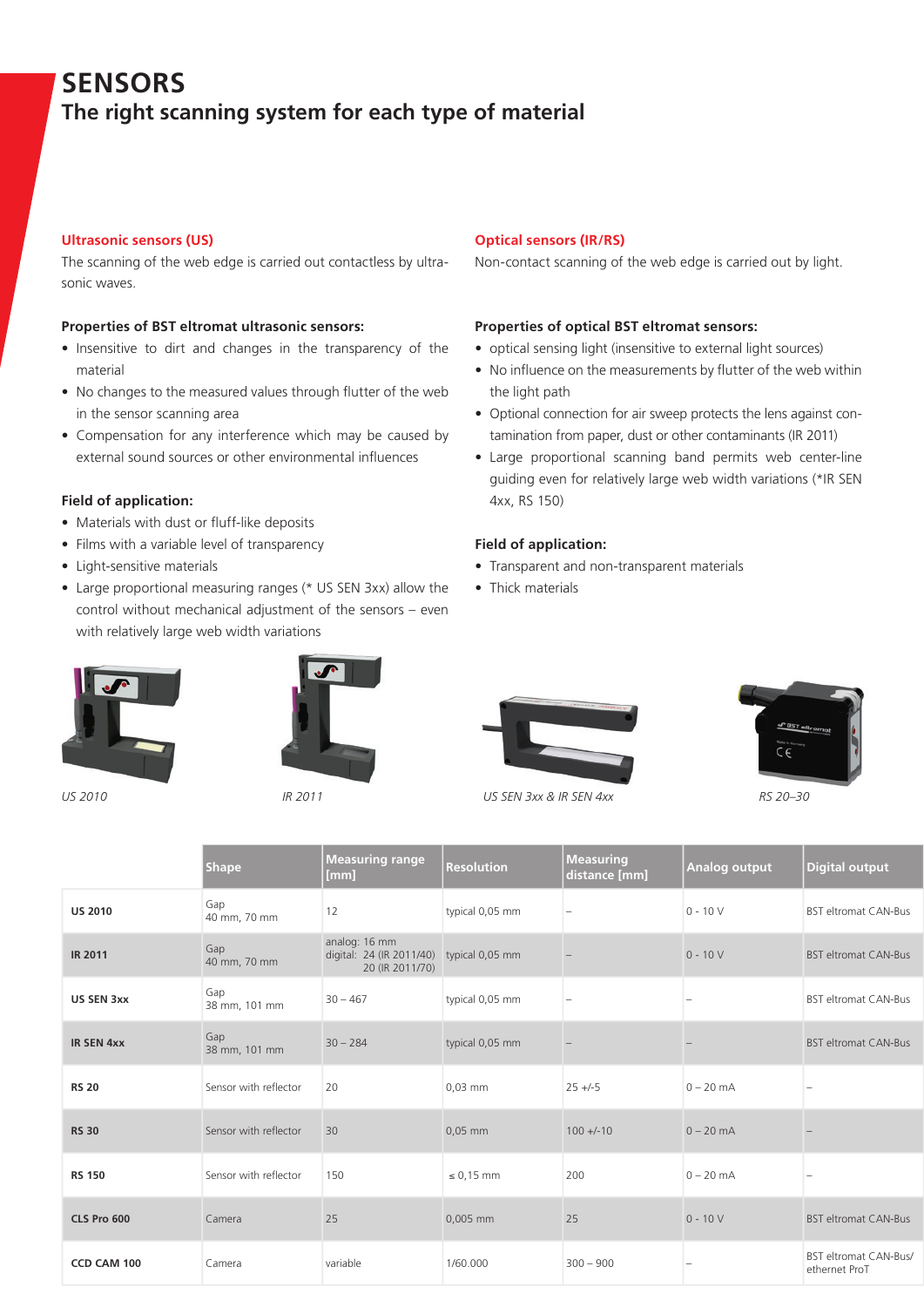



# **Digital sensors**

The non-contact scanning of the web of material is carried out by detecting contrasts in light conditions. A CCD Cam 100 can scan up to eight contrast transfers.

# **CCD CAM 100**

- Resolution of up to 60,000 pixels by a microprocessor controlled CCD chip
- Adaptation of the viewing range to the specific application by selecting from a range of different lenses
- Camera parameters adjustable for change of material while machine is running (no change-over time required)
- Quick set-up and camera alignment via an integrated graphic display
- Simple operation using various automatic functions (for example, the removal of interfering contrasts, compensation for contamination, white balance, and storage of the set-up values)
- The production and adjustment parameters can be transmitted more quickly and more securely by networking via the BST bus system

# **Field of application:**

- Digital scanning of web edges, printed edges or printed lines
- Web center-line guiding, web width measurement
- Control of tools or other machines (tracing of cutting knives, etc.)

# **CLS Pro 600**

- Precise scanning of lines, print edges or web edges using a color sensor
- Optimum lighting thanks to automatically controlled LEDs
- Outstanding dependability even at the highest web speeds
- Clear color display
- Intuitive user guidance and convenient operation
- Laser guided positioning
- Convenient selection of printed line, print edge or web edge using a color display of contrast transfers

## **Field of application**:

- Contrast edge controlling
- Web edge or printed line

|                |                 |                      |                                                                           |              | <b>Controller configuration</b> |                           |  |
|----------------|-----------------|----------------------|---------------------------------------------------------------------------|--------------|---------------------------------|---------------------------|--|
| Edges          | Measuring media | $ $ Enclosure rating | Special Function                                                          | Basic        | <b>Advanced</b>                 | Eco                       |  |
|                | ultrasonic      | IP 54                |                                                                           | $\mathbf{v}$ | $\checkmark$                    | $\sim$                    |  |
|                | LED, red        | IP 54                |                                                                           | $\mathbf{v}$ | $\checkmark$                    | $\mathbf{v}$              |  |
| $\overline{2}$ | ultrasonic      | IP 40                | dynamic compensation                                                      | $\mathbf{v}$ | $\pmb{\mathsf{x}}$              | $\mathbf{x}$              |  |
| 2              | infrared        | IP 40                | dynamic compensation                                                      | $\checkmark$ | $\boldsymbol{x}$                | $\boldsymbol{\mathsf{x}}$ |  |
|                | LED, white      | IP 67                |                                                                           | $\checkmark$ | $\checkmark$                    | $\boldsymbol{\mathsf{x}}$ |  |
| 1              | LED, white      | IP 67                |                                                                           | $\checkmark$ | $\checkmark$                    | $\boldsymbol{\mathsf{x}}$ |  |
|                | infrared        | IP 67                |                                                                           | $\mathbf{v}$ | $\checkmark$                    | $\boldsymbol{\mathsf{x}}$ |  |
| $2^{\circ}$    | LED, white      | IP 54                | Color display, line/edge<br>detection, interrupted<br>line/edge detection | $\checkmark$ | $\checkmark$                    | $\checkmark$              |  |
| 8              | external        | IP 54                |                                                                           | $\mathbf{v}$ | $\checkmark$                    | $\checkmark$              |  |